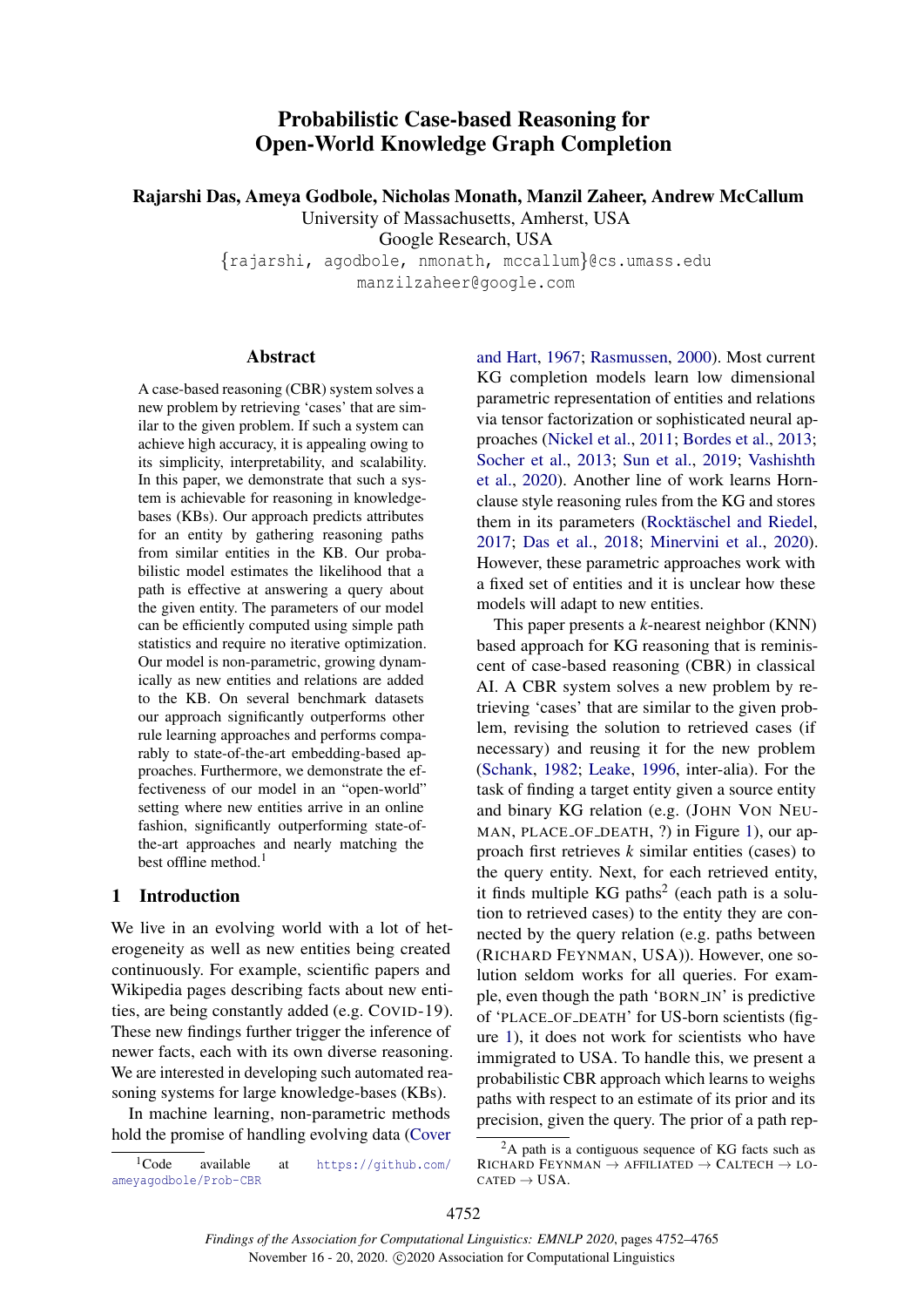<span id="page-1-0"></span>

Figure 1: Given the query, (JON VON NEUMANN, PLACE OF DEATH, ?), our model gathers reasoning paths from similar entities such as other scientists. However, not all gathered paths work for a query e.g. the path ('BORN(x, y)') would not work for VON NEUMANN. This highlights the importance of learning path weights for *clusters of similar entities*. Even though 'BORN IN' could be a reasonable path for predicting PLACE OF DEATH, this does not apply for VON NEUMANN and other scientists in his cluster. The precision parameter of the path given the cluster helps in penalizing the 'BORN IN' path. Note that the node USA is repeated twice in the figure to reduce clutter.

resents its frequency while the precision represents the likelihood that the path will lead to a correct answer entity. To obtain robust estimates of the path parameters, we cluster similar entities together and compute them by simple count statistics ([§2.2.3\)](#page-3-0).

Apart from computing these estimates, our method needs *no further training*. Overall, our simple approach outperforms several recent parametric rule learning methods [\(Das et al.,](#page-9-3) [2018;](#page-9-3) [Minervini](#page-9-4) [et al.,](#page-9-4) [2020\)](#page-9-4) and performs competitively with various state-of-the-art KG completion approaches [\(Dettmers et al.,](#page-9-6) [2018\)](#page-9-6) on multiple datasets.

An advantage of non-parametric models is that it can adapt to growing data by adjusting its number of parameters. In the same spirit, we show that our model can seamlessly handle an 'open-world' setting in which *new entities* arrive in the KG. This is made possible by several design choices such as (a) representing entities as sparse (non-learned) vector of its relation types ([§2.2.1\)](#page-2-0), (b) our use of an online non-parametric hierarchical clustering algorithm [\(Monath et al.,](#page-9-7) [2019\)](#page-9-7) that can efficiently recompute changes in cluster assignments because of the newly added entity  $(\S2.3)$ , (c) and a simple and efficient way of recomputing the prior and precision parameters for paths per cluster ([§2.2.3\)](#page-3-0).

Current models for KG completion that learn entity representations for a fixed set of entities cannot handle the open-world setting. In fact we show that, retraining the models continually with new data leads to severe degradation of the model performance with models forgetting what it had learned before. For example, the performance (MRR) of

ROTATE model [\(Sun et al.,](#page-10-2) [2019\)](#page-10-2) drops by 11 points (absolute) on WN18RR in this setting ([§3.4\)](#page-7-0). On the other hand, we show that with new data, the performance of our model is consistent as it is able to seamlessly reason with the newly arrived data.

Our work is most closely related to a recent concurrent work by [Das et al.](#page-9-8) [\(2020\)](#page-9-8) where they propose a model that gathers paths from entities similar to the query entity. However, [Das et al.](#page-9-8) [\(2020\)](#page-9-8) encourages path that occur frequently in the KG and does not learn to weigh paths differently for queries. This often leads to wrong inference leading to low performance. For example, on the test-II evaluation subset of FB122 where all triples can be inferred by logical rules, [Das et al.](#page-9-8) [\(2020\)](#page-9-8) scores quite low (63 MRR) because of learning incorrect rules. On the other hand, we score significantly higher (94.83 MRR) demonstrating that we can learn more effective rules. In fact, we consistently and significantly outperform [Das et al.](#page-9-8) [\(2020\)](#page-9-8) on several benchmark datasets. Also, unlike us, they do not test themselves in the challenging open-world setting.

The contributions of this paper are as follows: (a) We present a KNN based approach for KG completion that gathers reasoning paths from entities that are similar to the query entity. Following a principled probabilistic approach ([§2.2\)](#page-2-1), our model weighs each path by its likelihood of reaching a correct answer which penalizes paths that are spurious in nature. (b) The parameters of our model grow with data and can be estimated efficiently using simple count statistics ([§2.3\)](#page-4-0). Apart from this, our approach needs *no training*. We show that our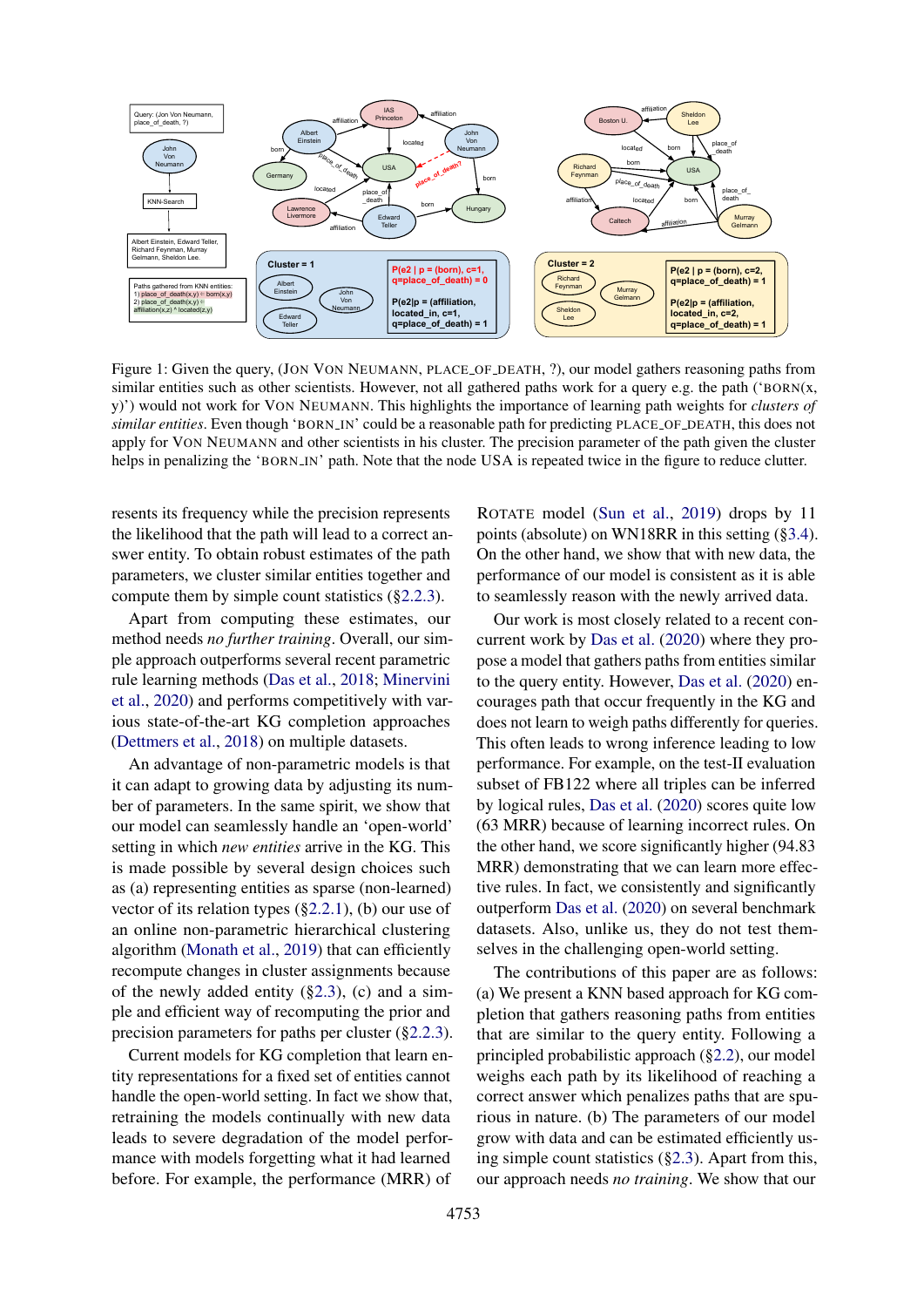simple approach significantly outperforms various rule learning methods [\(Das et al.,](#page-9-3) [2018;](#page-9-3) [Minervini](#page-9-4) [et al.,](#page-9-4) [2020;](#page-9-4) [Das et al.,](#page-9-8) [2020\)](#page-9-8) on many benchmark datasets. (c) We also show that our model can easily handle addition of facts about new entities and is able to seamlessly integrate and reason with the newly added data significantly outperforming parametric embedding based models.

#### 2 Non-parametric Reasoning in KGs

#### <span id="page-2-2"></span>2.1 Notation and Task Description

Let  $\mathcal V$  denote the set of entities,  $\mathcal R$  denote the set of binary relations and *G* denote a KB or equivalently a Knowledge Graph (KG). Formally,  $G = (\mathcal{V}, E, \mathcal{R})$  is a directed labeled multigraph where  $V$  and  $E$  denote the vertices and edges of the graph respectively. Note that,  $E \subseteq \mathcal{V} \times \mathcal{R} \times \mathcal{V}$ . Let  $(e_1, r, e_2)$  denote a fact in *G* where  $e_1, e_2 \in V$ and  $r \in E$ . Also, following previous approaches [\(Bordes et al.,](#page-9-2) [2013\)](#page-9-2), we add the inverse relation of every edge, i.e., for an fact  $(e_1, r, e_2) \in E$ , we add the edge  $(e_2, r^{-1}, e_1)$  to the graph. (If the set of binary relations *R* does not contain the inverse relation  $r^{-1}$ , it is added to  $\mathcal{R}$  as well).

Task: We consider the task of query answering on KGs, i.e., answering questions of the form  $(e_{1q}, r_q, ?)$ , where answer is an entity in the KG.

Paths in KG: A path in a KG between two entities  $e_s$ ,  $e_t$  is defined as a sequence of alternating entity and relations that connect  $e_s$  and  $e_t$ . A length of a path is the number of relation (edges) in the path. Formally, let a path  $p = (e_1, r_1, e_2, \ldots, r_n, e_{n+1})$ with  $st(p) = e_1$ ,  $en(p) = e_{n+1}$  and  $len(p) = n$ . We also define a *path type* as the sequence of the relations in *p*, i.e., type( $p$ ) = ( $r_1, r_2, \ldots, r_n$ ). Let  $P$ denote the set of all paths in *G*. Let  $P_n \subseteq P = \{p \mid$  $\text{len}(p) \leq n$  be the set of all paths of length up to *n*. Also, let P<sup>n</sup> denote the set of all path *types* with length up to *n*, i.e.  $P_n = \{ \text{type}(p) \mid p \in \mathcal{P}_n \}.$  Let  $P_n(e_1,r) \subseteq P_n$  denote all path types of length up to *n* that originate at  $e_1$  and end at the entities that are connected to  $e_1$  by a direct edge of type  $r$ . In other words, if  $S_{e_1r} = \{e_2 \mid (e_1, r, e_2) \in G\}$  denotes the set of entities that are connected to  $e_1$  via a direct edge *r*, then  $P_n(e_1, r)$  denotes the set of all path types of length up to n that start from  $e_1$  and end at entities in  $S_{e_1r}$ . By definition,  $r \in P_n(e_1, r)$ . Similarly, we define  $P_n(e_1, r)$  which contain paths instead of path types.

#### <span id="page-2-1"></span>2.2 Model

Given a query, our approach gathers KG path types from entities that are similar to the query entity. Each path type is weighed with respect to an esti-mate of both its frequency and precision ([§2.2.1\)](#page-2-0). By clustering similar entities together ([§2.2.2\)](#page-3-1), our model obtains robust estimate of the path statistics ([§2.2.3\)](#page-3-0). Our approach is non-parametric because - (a) Instead of storing reasoning rules in parameters [\(Das et al.,](#page-9-3) [2018;](#page-9-3) [Minervini et al.,](#page-9-4) [2020\)](#page-9-4), it derives them dynamically from *k*-similar entities (like a non-parametric *k*-nn classifier [\(Cover and](#page-9-0) [Hart,](#page-9-0) [1967\)](#page-9-0)). (b) We cluster entities together using a non-parametric clustering approach and provide an efficient way of adding / estimating parameters when entities are added to the KG ([§2.3\)](#page-4-0).

#### <span id="page-2-0"></span>2.2.1 Reasoning from contextual entities

Our approach first finds *k* similar entities to the query entity that have atleast an edge of type *rq*. For example, for the query (MELINDA GATES, WORKS IN CITY, ?), we would consider WAR-REN BUFFET if we observe (WARREN BUFFET, WORKS IN CITY, OMAHA). We refer to these entities as 'contextual entities'. Each entity is represented as a sparse vector of its outgoing edge types, i.e.  $\mathbf{e}_i \in \{0,1\}^{|\mathcal{R}|}$ . If entity  $e_i$  has *m* distinct outgoing edge types, then the dimension corresponding to those types are set to 1. This is an extremely simple and flexible way of representing entities which we find to work well. Also note that, as more data is added about an entity, this sparse representation makes it trivial to update the embeddings.

Let  $E_{c,q}$  denote the set of contextual entities for the query *q*. To compute  $E_{c,q}$ , we first sort entities with respect to their cosine distance with respect to query entity and select the *k* entities with the least distance and which have the query relation  $r_q$ . For each contextual entity  $e_c$ , we gather the path types (up to length n) that connect  $e_c$  to the entities it is connected by the edge  $r_q$  (i.e.  $P_n(e_c, r_q)$ ) in [§2.1\)](#page-2-2). These extracted path types will be used to reason about the query entity. Let  $P_n(E_{c,q}, r_q)$  =  $\bigcup_{e_c \in E_{c,q}} P_n(e_c, r_q)$  represent the set of unique path types from the contextual entities. The probability of finding the answer entity  $e_2$  given the query is given by:

<span id="page-2-3"></span>
$$
P(e_2 | e_{1q}, r_q) = \sum_{p \in P_n(E_{(c,q)}, r_q)} P(e_2, p | e_{1q}, r_q)
$$
  
= 
$$
\sum_p P(p | e_{1q}, r_q) P(e_2 | p, e_{1q}, r_q)
$$
 (1)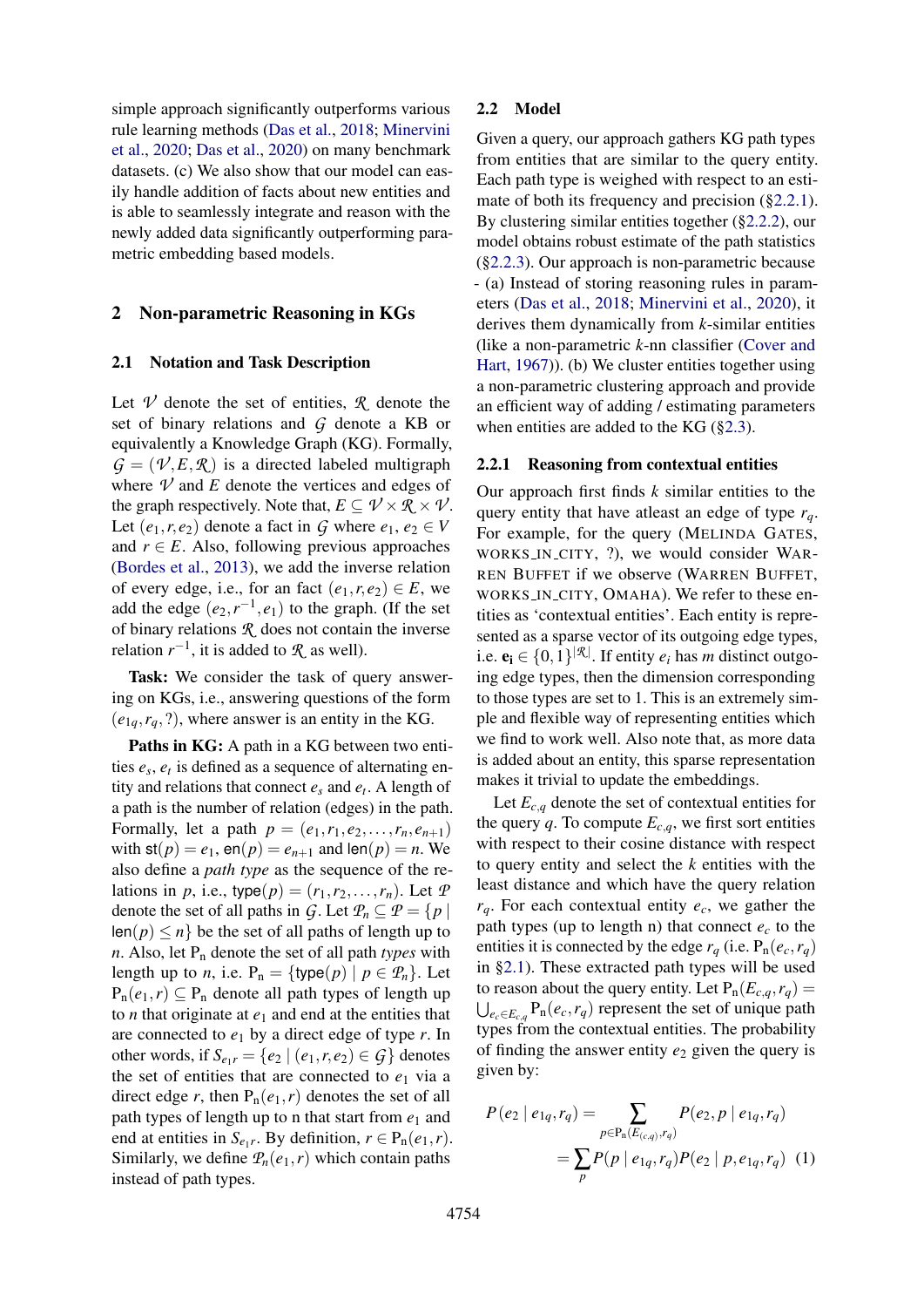We marginalize the random variable representing the path types obtained from  $E_{c,q}$ .  $P(p \mid e_{1q}, r_q)$ denotes the probability of finding a path type given the query. This term captures how frequently each path type co-occurs with a query and represents the prior probability for a path type. On the other hand,  $P(e_2 | p, e_{1q}, r_q)$  captures the proportion of times, when a path type *p* is traversed starting from the query entity, we reach the correct answer instead of some other entity. This term can be understood as capturing the likelihood of reaching the right answer or the 'precision' of a reasoning path type. This is crucial in penalizing 'spurious' path types that sometimes coincidentally find the right answer entity. For example, for the query relation WORKS IN CITY, the path type (FRIEND∧ LIVES IN CITY) might have a high prior probability (since people often have many friends in the city where they work). However, this path is 'spurious' with respect to WORKS\_IN\_CITY, since they might have friends living in various cities and hence this path type will not necessarily return the correct answer.

#### <span id="page-3-1"></span>2.2.2 Entity Clustering

Equation [1](#page-2-3) has parameters for each entity in the KG. For large KGs, this can quickly lead to parameter explosion. Also, estimating per-entity parameter leads to noisy estimates due to sparsity. Instead, we choose to cluster similar entities together. Let *c* be a random variable representing the cluster assignment of the query entity. Then for the pathprior term, we have

$$
P(p | e_{1q}, r_q) = \sum_c P(c | e_{1q}, r_q) P(p | c, e_{1q}, r_q)
$$

We assume that each entity is assigned to one cluster, so  $P(c \mid e_{1q}, r_q)$  is zero for all clusters except the cluster in which the query entity belongs to. Secondly we assume, that the prior probability of a path given the entity and cluster can be determined from the cluster alone and is independent of each entity in the cluster. In other words, if  $c_{e_{1q}}$  is the cluster in which the  $e_{1,q}$  has been assigned, then  $P(p \mid c_{e_{1q}}, e_{1q}, r_q) = P(p \mid c_{e_{1q}}, r_q)$ . Instead of perentity parameters, we now aggregate statistics over entities in the same cluster and have per-cluster parameters. We also show that this leads to significantly better performance ([§3.3\)](#page-6-0). A similar argument applies for the path-precision term in which we calculate the proportion of times, a path leads to the correct answer entity starting from each entity in the cluster.

To perform clustering, we use hierarchical agglomerative clustering with average linkage with the entity-entity similarity defined in [§2.2.1.](#page-2-0) We extract a non-parameteric number of clusters from the hierarchy using a threshold on the linkage function. Agglomerative clustering has been shown to be effective in many knowledge-base related tasks such as entity resolution [\(Lee et al.,](#page-9-9) [2012;](#page-9-9) [Vashishth](#page-10-6) [et al.,](#page-10-6) [2018\)](#page-10-6) and in general has shown to outperform flat clustering methods such as K-means [\(Green](#page-9-10) [et al.,](#page-9-10) [2012;](#page-9-10) [Kobren et al.,](#page-9-11) [2017\)](#page-9-11). A flat clustering is extracted from the hierarchical clustering by using a threshold on the linkage function score. We perform a breadth first search from the root of the tree stopping at nodes for which the linkage is above the given threshold. The nodes where the search stops give a flat clustering (refer to [§A.2](#page-11-0) for more detail on this).

#### <span id="page-3-0"></span>2.2.3 Parameter Estimation

Next we discuss how to estimate path prior and precision terms. There exists abundant modeling choices to estimate them. For example, following [Chen et al.](#page-9-12) [\(2018\)](#page-9-12), we could train a neural network model to estimate  $P(p \mid c_{e_{1q}}, r_q)$ . However, with our original goal of designing a simple and efficient non-parametric model, we estimate these parameters by simple count statistics from the KG. E.g., the path prior  $P(p \mid c, r_q)$  is estimated as

<span id="page-3-2"></span>
$$
\frac{\sum_{e_c \in c} \sum_{p' \in \mathcal{P}_n(e_c, r_q)} \mathbb{1}\left[\text{type}(p') = p\right]}{\sum_{e_c \in c} \sum_{p' \in \mathcal{P}_n(e_c, r_q)} \mathbb{1}}\tag{2}
$$

For each entity in cluster *c*, we consider the paths that connect  $e_c$  to entities it is directly connected to via edge type  $r_q$  ( $\mathcal{P}_n(e_c, r_q)$  in [§2.1\)](#page-2-2). The path prior for a path type *p* is computed as the proportion of times the type of paths in  $P_n(e_c, r_q)$  is equal to *p*. Note that in equation [2,](#page-3-2) if a path type appears multiple times, we count all instances. For example, for the query relation WORKS IN CITY, a path of the form  $(CO_WORKER \wedge WORKS_IN_CITY)$  can occur multiple times, since a person can have multiple different co-workers. Considering just path types will lead to under-weighing of such important paths. Similarly, the path-precision probability  $(P(e_2 | p, c, r_q))$  can be estimated as,

<span id="page-3-3"></span>
$$
\frac{\sum_{e_c \in C} \sum_{p' \in \mathcal{P}_n(e_c)} \mathbb{1}[\text{type}(p') = p] \cdot \mathbb{1}[\text{en}(p') \in S_{e_c r_q}]}{\sum_{e_c \in C} \sum_{p' \in \mathcal{P}_n(e_c)} \mathbb{1}[\text{type}(p') = p]}
$$
(3)

Let  $P_n(e_c)$  denote the paths of up to length *n* starting from the entity  $e_c$ . Note, unlike  $\mathcal{P}_n(e_c, r_q)$ , the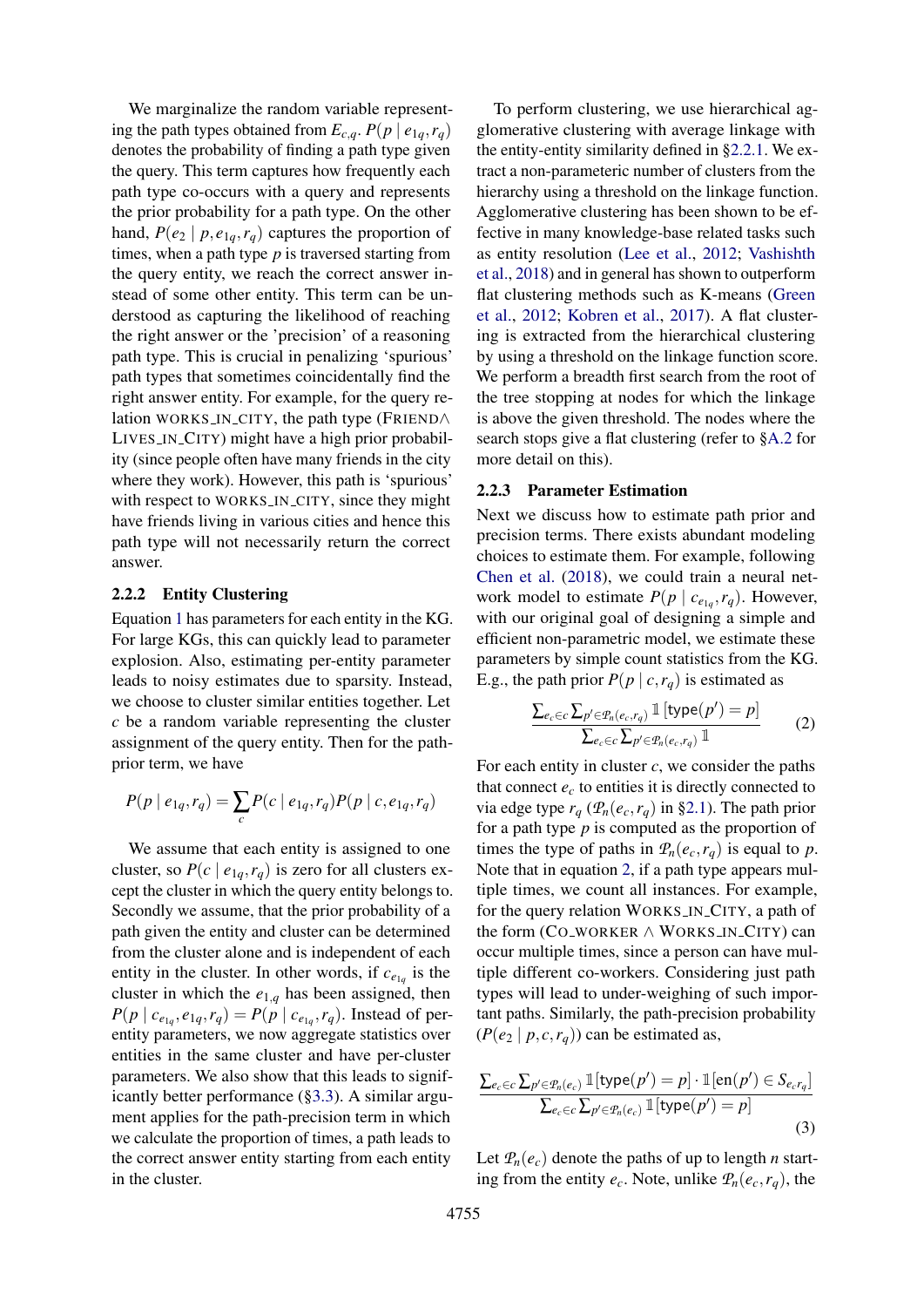<span id="page-4-1"></span>

Figure 2: We consider a setting where *new entities* and facts are added continuously to the KG. Our non-parametric approach can seamlessly reason with the newly added entities and can infer new facts about them (e.g. (MELINDA, WORKS IN CITY, ?) or (DUKE UNIV., LOCATED IN COUNTRY, ?)) without requiring expensive training.

paths in  $P_n(e_c)$  do not have to end at specific enti-ties. Also from [§2.1,](#page-2-2) en( $p$ ) denotes the end entity for a path  $p$  and  $S_{e_c r_q}$  denotes the set of entities that are connected to  $e_c$  via a direct edge of type *rq*. Equation [3,](#page-3-3) therefore, estimates the proportion of times the path *p* successfully ends at one of the answer entities when starting from  $e_c$ , given  $r_a$ .

There are several advantages in estimating the parameters using simple count statistics. Firstly, they are extremely simple, and statistics for each entity in clusters can be computed in parallel making them extremely time efficient. Secondly once they are computed, our approach needs *no further training*. Lastly, when new data is added, it makes it easy to update the parameters without training from scratch.

To summarize, given a query entity  $(e_{1q}, r_q)$ , our method gathers reasoning paths from *k* similar entities to  $e_{1q}$ . These reasoning paths are then traversed in the KG starting from  $e_{1q}$ , leading to a set of candidate answer entities. The score of each answer entity candidate is computed as a weighted sum of the reasoning paths the lead to them (Equation [1\)](#page-2-3). Each path is weighed with an estimate of its frequency (Equation [2\)](#page-3-2) and precision (Equation [3\)](#page-3-3) given the query relation. The next section describes how we extend our model for open-world setting where new entities and facts are added to the KB.

#### <span id="page-4-0"></span>2.3 Open-world Setting

A great benefit of non-parametric models is that it can seamlessly handle growing data by adding new parameters. New entities constantly arrive in the world (e.g. new Wikipedia articles about entities are frequently created). We consider a setting (Figure [2\)](#page-4-1) in which new entities with few facts (edges) about them keep getting added to the KG. This setting is challenging for parametric models [\(Das](#page-9-3) [et al.,](#page-9-3) [2018;](#page-9-3) [Sun et al.,](#page-10-2) [2019\)](#page-10-2) as it is unclear how

these models can incorporate new entities without retraining from scratch. However, retraining to obtain entity embeddings on industrial scale KGs might be impractical (e.g. consider Facebook social graph where new users are joining continuously). Next, we show that our approach can handle this setting efficiently in the following way:

(a) Adding/updating entity representations: First we need to create entity representations for the newly arrived entities. Also, for some existing entities for which new edges were added (e.g. BILL GATES, DURHAM, etc. in figure [2\)](#page-4-1), their representations need to be updated. Recall, that we represent entities as a sparse vector of its edge types and hence this step is trivial for our approach.

(b) Updating cluster assignments: Next the new entities needs to be added to clusters of similar entities. Also, the cluster assingments of entities that got updated can also change as well and their change can further trigger changes to the clustering of other entities. To handle this, one could naively cluster all entities in the KG, however that could be wasteful and time-consuming for large KGs. Instead, we use an online hierarchical clustering algorithm - GRINCH [\(Monath et al.,](#page-9-7) [2019\)](#page-9-7), which has shown to perform as well as agglomerative clustering in the online setting. GRINCH observes one entity at a time, placing it next to its nearest neighbor and performing local re-arrangements in the form of rotations of tree nodes and global rearrangments in the form of grafting a subtrees from part of the tree to another. Entities can be deleted from a hierarchy by simply removing the corresponding leaf node. We first use GRINCH to delete the entities whose representations had changed because of the addition of the new node and then incrementally add those entities back along with the newly added entities in the KG. We extract a flat clustering from the hierarchical clustering built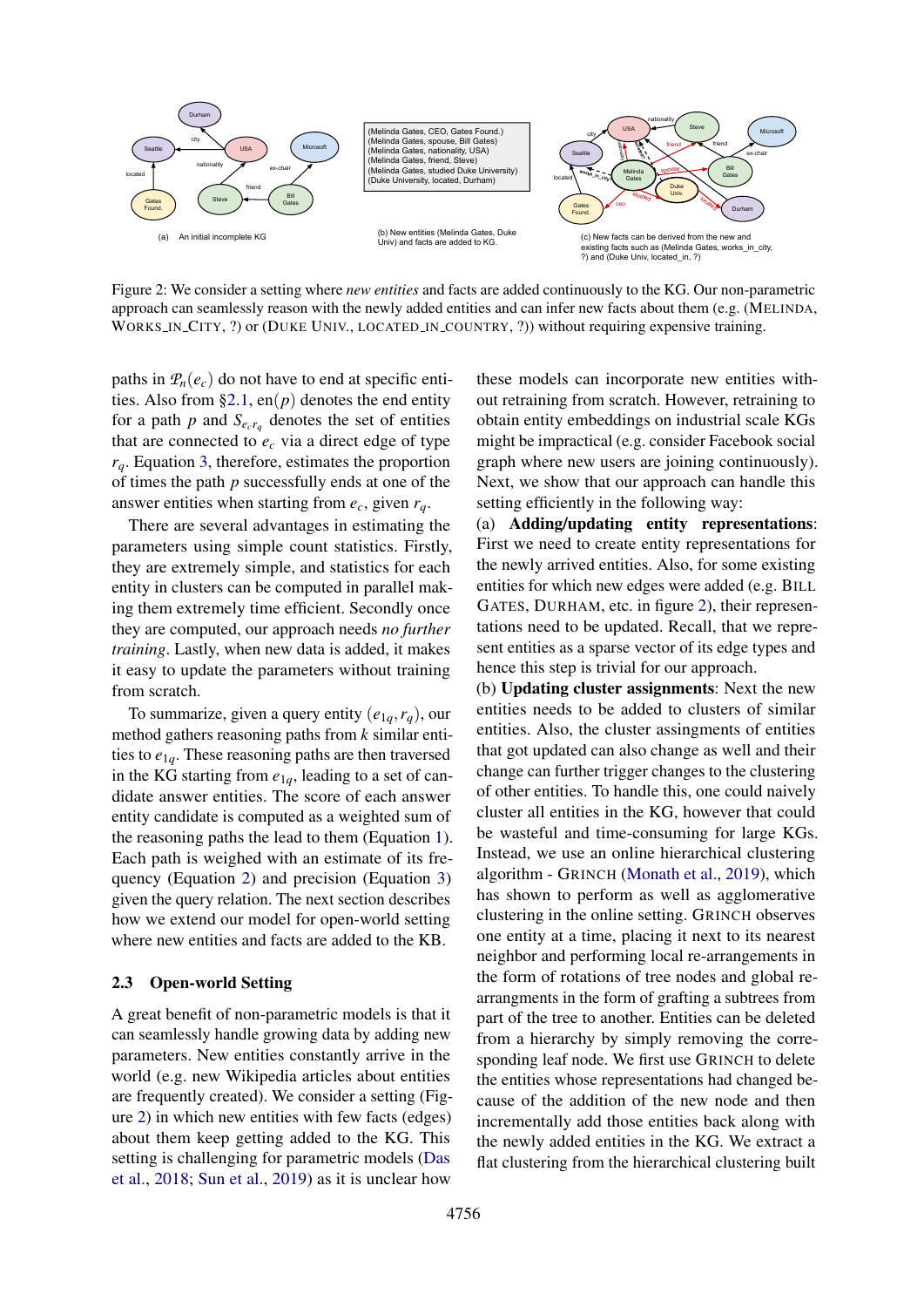|                 | $ \nu $ | $\lvert \mathcal{R} \rvert$ | E       |
|-----------------|---------|-----------------------------|---------|
| <b>NELL-995</b> | 75.492  | <b>200</b>                  | 154.213 |
| FB122           | 9.738   | 122                         | 112,476 |
| WN18RR          | 40.943  | 11                          | 93,003  |

Table 1: Dataset Statistics

by GRINCH using the same method as in [§2.2.2.](#page-3-1)

(c) Re-estimating new parameters: After reassigning clusters, the final step is to estimate the per-cluster parameters. This computation is efficient as it is clear from equations [2](#page-3-2) and [3](#page-3-3) that the contribution from each entity in a cluster can be computed independently (and hence can be easily parallelized). However, even for each entity, this computation needs path traversal in the KG which is expensive. We show that we do not have to recompute for all entities in the clusters.

Let *n* denote the maximum length of a reasoning path considered by our model. For every new entity  $e_i$  added to the KG, we need to recompute statistics for entities that lie within cycles of length up to  $(n+1)$  starting from  $e_i$ . Please refer to appendix [\(A.4\)](#page-11-1) for a justification of this result.

### 3 Experiments

In this section, we evaluate our proposed approach on a wide array of knowledge-base completion (KBC) benchmarks ([§3.3\)](#page-6-0). To evaluate the nonparametric nature of our approach, we also evaluate on an 'open-world' setting ([§2.3\)](#page-4-0) in which new entities are added to the KG. We demonstrate our proposed approach is competitive to several stateof-the-art methods on benchmarks in the standard setting, but it greatly outperforms other methods in the online setting  $(\S3.4)$ . The best hyper-parameters for all experiments including the range of hyperparameter tried and results on validation set are noted in [§A.6.](#page-12-0)

#### 3.1 Data and Evaluation Protocol

Data. We evaluate on the following KBC datasets: NELL-995, FB122 [\(Guo et al.,](#page-9-13) [2016\)](#page-9-13), WN18RR [\(Dettmers et al.,](#page-9-6) [2018\)](#page-9-6). FB122 is a subset of the dataset derived from Freebase, FB15K [\(Bordes](#page-9-2) [et al.,](#page-9-2) [2013\)](#page-9-2), containing 122 relations regarding people, locations, and sports. NELL-995 [\(Xiong](#page-10-7) [et al.,](#page-10-7) [2017\)](#page-10-7) a subset of the NELL derived from the 995th iteration of the system. WN18RR was created by [Dettmers et al.](#page-9-6) [\(2018\)](#page-9-6) from WN18 by removing inverse relation test-leakage.

Evaluation metrics. Following previous work, we evaluate our method using HITS@N and mean reciprocal rank (MRR), which are standard metrics for evaluating a ranked list.

#### 3.2 Experimental Setting

Knowledge Base Completion. Given an entity *e*<sup>1</sup> and a relation  $r$ , our task is retrieve all entities  $e_2$ such that  $(e_1, r, e_2)$  belongs in the edges *E* in a KG *G*. This task is known as *tail prediction*. If the relation is instead the inverse relation  $r^{-1}$ , we assume that we are given an  $e'_2$  and asked to predict entities  $e'_1$  such that  $(e'_1, r^{-1}, e'_2)$  belongs in the edges *E* (*head prediction*). To be exactly comparable to baselines, we report an average of head and tail prediction results<sup>3</sup>. We are given a knowledge graph with three partitions of edges,  $E_{\text{train}}$ ,  $E_{\text{dev}}$ ,  $E_{\text{test}}$ .

For this task, we evaluate against several stateof-the-art embeddings based models such as Dist-Mult [\(Yang et al.,](#page-10-8) [2015\)](#page-10-8), ComplEx [\(Trouillon et al.,](#page-10-9) [2016\)](#page-10-9), ConvE [\(Dettmers et al.,](#page-9-6) [2018\)](#page-9-6), RotatE [\(Sun](#page-10-2) [et al.,](#page-10-2) [2019\)](#page-10-2). We also compare against several parametric rule learning methods — NTP (Rocktäschel [and Riedel,](#page-10-4) [2017\)](#page-10-4), NeuralLP [\(Yang et al.,](#page-10-10) [2017\)](#page-10-10), MINERVA [\(Das et al.,](#page-9-3) [2018\)](#page-9-3), GNTP [\(Minervini](#page-9-4) [et al.,](#page-9-4) [2020\)](#page-9-4) and also the closely related CBR approach of [Das et al.](#page-9-8) [\(2020\)](#page-9-8).

Open-world Knowledge Base Completion. In this setting, we begin with the top 10% of the most popular nodes (with several edges going out from them) and add more randomly selected nodes such that the initial seed KB contains 50% of all the entities in  $\mathcal V$ . This is to ensure, that the seed KB is not too sparse and the initial models trained on them are meaningful. Next, any edges between the nodes selected are added to the seed KB. We divide the rest of the entities randomly into 10 batches. Each batch of entities is incrementally added to the KB along with the edges contained in it. The validation and test set are also divided in the same way, i.e. if both the head and tail entity of a triple are present in the KB, only then the triple is put in the corresponding splits.

Parametric models for KBC that learn representations for a fixed set of entities can not handle 'open-world' setting out-of-the-box. We extend the most competitive embedding based model - RotatE [\(Sun et al.,](#page-10-2) [2019\)](#page-10-2) for this task. For every new entity arriving in a batch, we initialize a new entity embedding for it. We explore two ways of initial-

<sup>3</sup> except for NELL-995 dataset where like our baselines, we report tail-prediction performance.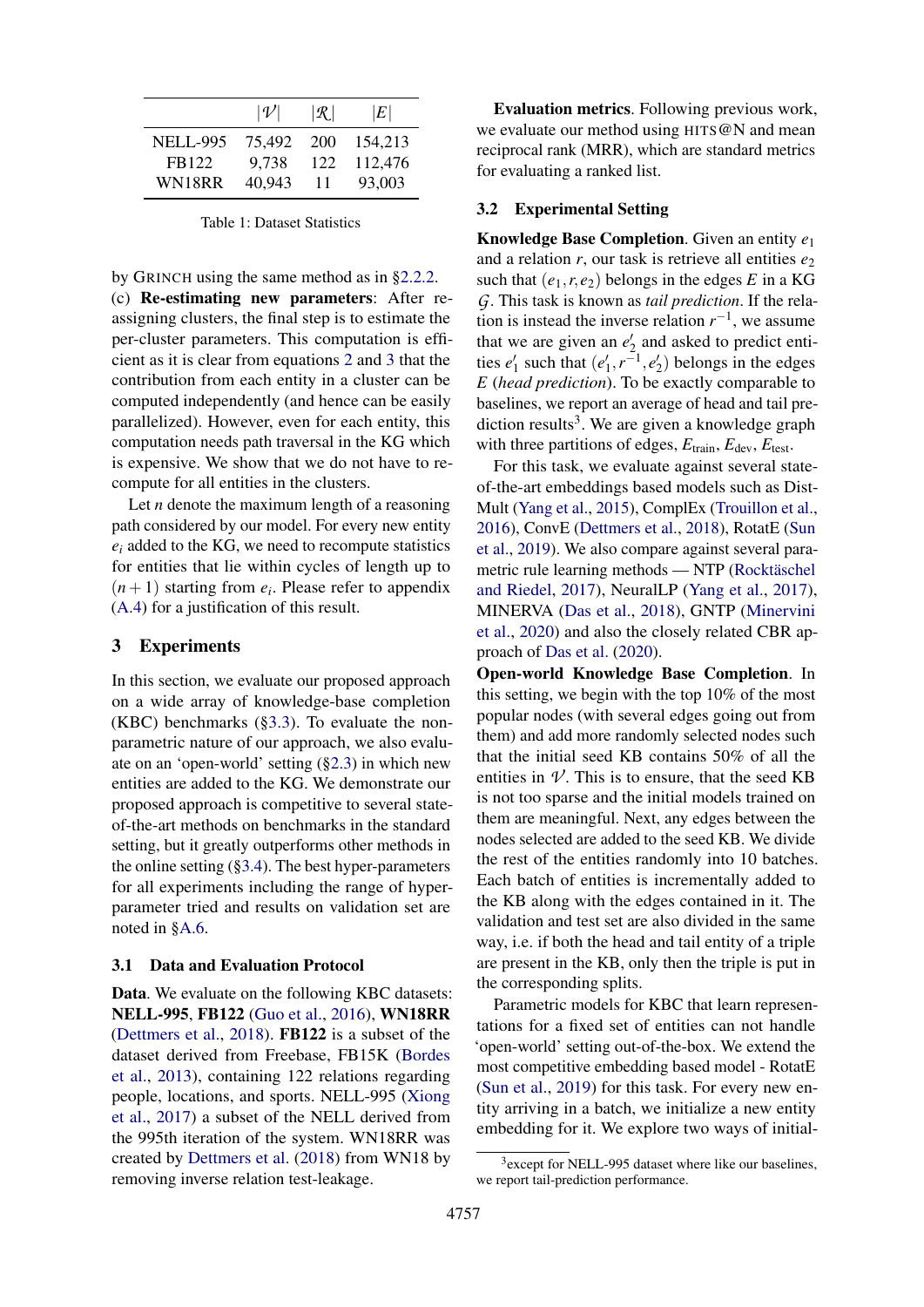<span id="page-6-1"></span>

|                  |                                       | Test-I        |      |            | $Test-II$ |              |      | Test-ALL   |       |               |       |            |       |
|------------------|---------------------------------------|---------------|------|------------|-----------|--------------|------|------------|-------|---------------|-------|------------|-------|
|                  |                                       | Hits@N $(\%)$ |      | <b>MRR</b> |           | Hits@N $(%)$ |      | <b>MRR</b> |       | Hits@N $(\%)$ |       | <b>MRR</b> |       |
|                  |                                       |               | 5    | 10         |           | 3            | 5    | 10         |       | 3             |       | 10         |       |
|                  | KALE-Pre (Guo et al., 2016)           | 35.8          | 41.9 | 49.8       | 0.291     | 82.9         | 86.1 | 89.9       | 0.713 | 61.7          | 66.2  | 71.8       | 0.523 |
|                  | KALE-Joint (Guo et al., 2016)         | 38.4          | 44.7 | 52.2       | 0.325     | 79.7         | 84.1 | 89.6       | 0.684 | 61.2          | 66.4  | 72.8       | 0.523 |
| With<br>Rules    | ASR-DistMult (Minervini et al., 2017) | 36.3          | 40.3 | 44.9       | 0.330     | 98.0         | 99.0 | 99.2       | 0.948 | 70.7          | 73.1  | 75.2       | 0.675 |
|                  | ASR-ComplEx (Minervini et al., 2017)  | 37.3          | 41.0 | 45.9       | 0.338     | 99.2         | 99.3 | 99.4       | 0.984 | 71.7          | 73.6  | 75.7       | 0.698 |
|                  | KBLR (Garcia-Duran and Niepert, 2018) |               |      |            |           |              |      |            |       | 74.0          | 77.0  | 79.7       | 0.702 |
|                  | TransE (Bordes et al., 2013)          | 36.0          | 41.5 | 48.1       | 0.296     | 77.5         | 82.8 | 88.4       | 0.630 | 58.9          | 64.2  | 70.2       | 0.480 |
|                  | DistMult (Yang et al., 2015)          | 36.0          | 40.3 | 45.3       | 0.313     | 92.3         | 93.8 | 94.7       | 0.874 | 67.4          | 70.2  | 72.9       | 0.628 |
|                  | ComplEx (Trouillon et al., 2016)      | 37.0          | 41.3 | 46.2       | 0.329     | 91.4         | 91.9 | 92.4       | 0.887 | 67.3          | 69.5  | 71.9       | 0.641 |
| Without<br>Rules | GNTPs (Minervini et al., 2020)        | 33.7          | 36.9 | 41.2       | 0.313     | 98.2         | 99.0 | 99.3       | 0.977 | 69.2          | 71.1  | 73.2       | 0.678 |
|                  | RotatE (Sun et al., 2019)             | 51.1          | 55.1 | 60.3       | 0.471     | 86.8         | 88.6 | 90.7       | 0.846 | 70.8          | 73.57 | 77.0       | 0.678 |
|                  | CBR (Das et al., 2020)                | 40.0          | 44.5 | 48.8       | 0.359     | 67.8         | 71.8 | 75.9       | 0.636 | 57.0          | 61.2  | 65.3       | 0.527 |
|                  | Our Model                             | 49.0          | 52.7 | 57.1       | 0.457     | 94.8         | 95.0 | 95.3       | 0.948 | 74.2          | 76.0  | 78.2       | 0.727 |

<span id="page-6-2"></span>Table 2: Link prediction results on FB122. Test-II denotes a subset of triples that can be inferred via logical rules.

| Metric     | TransE                   | <b>DistMult</b> | ComplEx | ConvE | RotatE | <b>GNTP</b>              | <b>MINERVA</b> | <b>CBR</b> | <b>Our Model</b> |
|------------|--------------------------|-----------------|---------|-------|--------|--------------------------|----------------|------------|------------------|
| HITS@1     | $\overline{\phantom{a}}$ | 0.39            | 0.41    | 0.40  | 0.43   | 0.41                     | 0.40           | 0.38       | 0.43             |
| HITS@3     | $\overline{\phantom{0}}$ | 0.44            | 0.46    | 0.44  | 0.49   | 0.44                     | 0.43           | 0.46       | 0.49             |
| HITS@10    | 0.50                     | 0.49            | 0.51    | 0.52  | 0.57   | 0.48                     | 0.49           | 0.51       | 0.55             |
| MRR        | 0.23                     | 0.43            | 0.44    | 0.43  | 0.48   | 0.43                     | 0.43           | 0.43       | 0.48             |
| HITS@1     | 0.53                     | 0.61            | 0.61    | 0.67  | 0.65   | $\overline{\phantom{0}}$ | 0.66           | 0.70       | 0.77             |
| HITS@3     | 0.79                     | 0.73            | 0.76    | 0.81  | 0.82   | $\overline{\phantom{0}}$ | 0.77           | 0.83       | 0.85             |
| HITS@10    | 0.87                     | 0.79            | 0.83    | 0.86  | 0.87   | $\overline{\phantom{0}}$ | 0.83           | 0.87       | 0.89             |
| <b>MRR</b> | 0.67                     | 0.68            | 0.69    | 0.75  | 0.74   | $\overline{\phantom{0}}$ | 0.72           | 0.77       | 0.81             |

Table 3: Results on WN18RR (above) and NELL-995 (tail-prediction;below)

izing the new entity embeddings — (a) random initialization, and (b) average of element-wise rotation of entity embeddings w.r.t the relation that this new entity is connected to. Specifically, let *t* denote the new entity and let  $S = \{(h, r, t)\}\)$  be the facts associated with entity *t*. Then the embedding  $e_t$  is computed as

$$
\mathbf{e}_{t} = \frac{\sum_{(h,r,t)\in S} \mathbf{e}_{h} \circ \mathbf{e}_{r}}{|S|}
$$
(4)

Here,  $\circ$  represents the Hadamard (or element-wise) product. This initialization minimizes the RotatE objective for the new embedding ensuring that it is "well-placed" according to the model in the previous time step. Embeddings for new relations are initialized randomly. Next, the model is further trained on the new batch of triples so that the new entity embeddings get trained. Note, for massive KGs, it might be impractical to re-train on the entire data as new batches of data arrive frequently, however to still prevent the model to forget what it had learned before, we also sample *m*% of triples that it had already been trained on and re-train on them. We ensure that triples in the neighborhood of the newly added entities are ten times likely to be sampled more than other triples. We also try a setting where we try freezing the initially trained entity embeddings and only training the new entity

and relation embeddings.

#### <span id="page-6-0"></span>3.3 Results on KBC benchmarks

The results for KBC tasks are presented in Table [2](#page-6-1) and [3](#page-6-2) 4 . Our method does significantly better than parametric rule learning approaches such as MIN-ERVA, GNTPs and the recent case-based approach of [Das et al.](#page-9-8) [\(2020\)](#page-9-8). We would like to highlight the difference between the performance of our model and that of [Das et al.](#page-9-8) [\(2020\)](#page-9-8) on the test-II evaluation of FB122 where triples can be answered by learning logical rules. This results emphasizes the importance of our probabilistic weighing of paths. We also perform comparably to most embedding based models and achieve state-of-the-art results on the overall test sets of FB122 and NELL-995. We report the mean over 3 runs for our model.

We perform an ablation where we do not cluster entities (i.e. every entity has its own cluster) and have per-entity parameters. Table [4](#page-7-1) notes the drop in performance due to the noisy estimates of path prior and precision parameters because of sparsity. Table [6](#page-8-0) shows an example where our model learns to score different paths based on the type of entities present in the cluster.

Effect of path length on WN18RR: On the dev set of WN18RR, out of 2985 queries where

<sup>4</sup>There are no reported results of GNTPs on NELL-995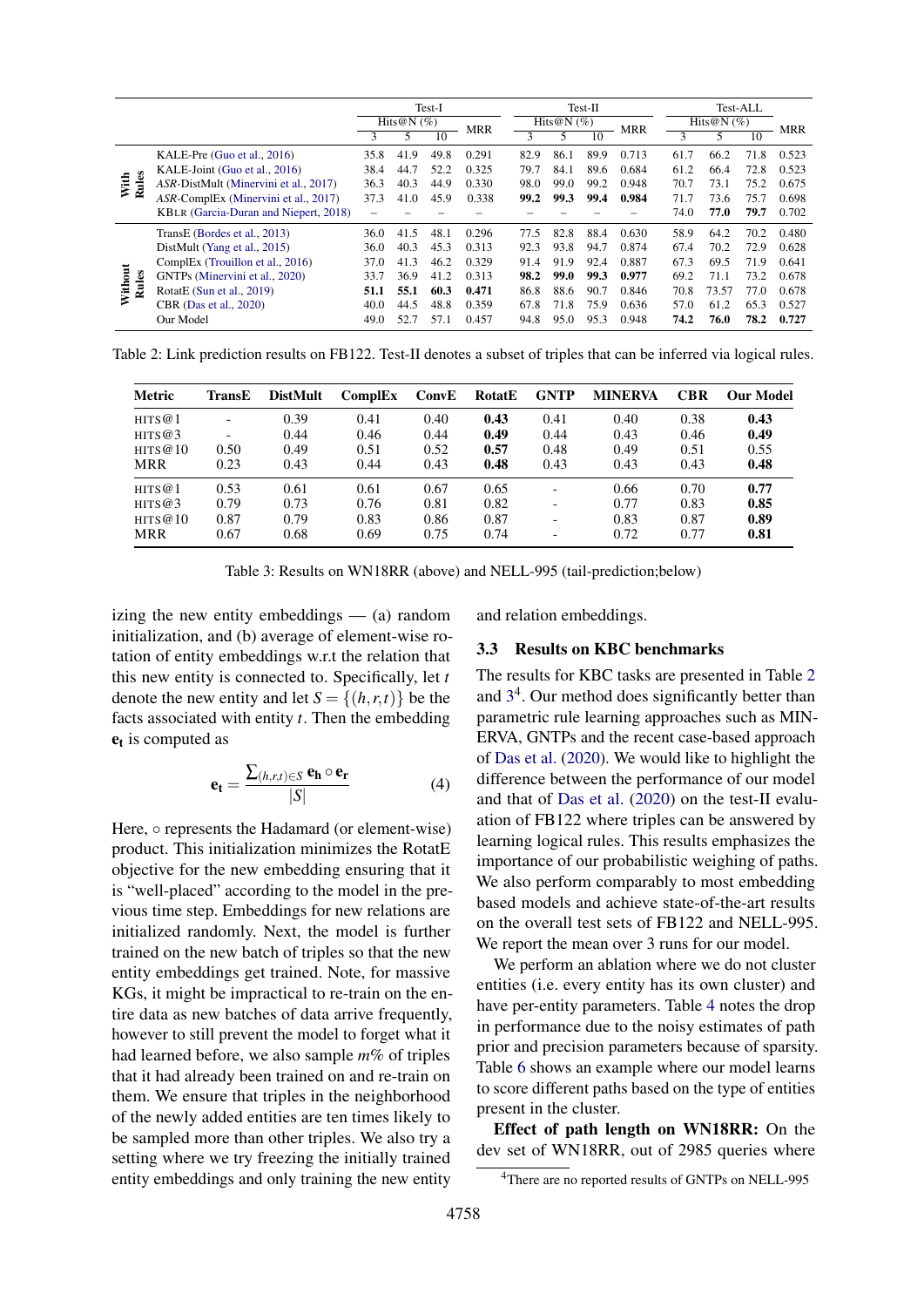<span id="page-7-1"></span>

|            |               | Our Method            | <b>Our Method</b><br>w/o clustering     |         |
|------------|---------------|-----------------------|-----------------------------------------|---------|
| HITS@1     |               | 0.42                  | 0.29                                    |         |
| HITS $@3$  |               | 0.46                  | 0.36                                    |         |
| HITS@10    |               | 0.51                  | 0.45                                    |         |
| <b>MRR</b> |               | 0.45                  | 0.34                                    |         |
|            |               |                       | Table 4: Impact of clustering on WN18RR |         |
|            | <b>RotatE</b> | Our Method<br>$(n=3)$ | Our Method                              | $(n=5)$ |
| HITS@1     | 0.43          | 0.42                  |                                         | 0.43    |
| HITS@3     | 0.49          | 0.46                  |                                         | 0.49    |

<span id="page-7-2"></span>HITS@3 0.49 0.46 0.49<br>HITS@10 0.57 0.51 0.55 HITS@10 0.57 0.51 0.55<br>MRR 0.48 0.45 0.48 MRR 0.48 0.45 0.48

our method does not rank the answer in the top-10, 2030 queries require a minimum path length greater than 3. Path-based reasoning models have no power to answer these queries. To correct for this, we perform an experiment with the path length  $n = 5$  (950 of 2030 answers are reachable). The results in Table [5](#page-7-2) show that our method recovers a significant portion of performance when allowed to use longer reasoning paths.

#### <span id="page-7-0"></span>3.4 Open-World KBC results

Figure [3](#page-8-1) reports the result for this task. We report results on the RotatE model with randomly initialized embeddings for new entities (RotatE) and the model with systematic initialization of new entity embeddings (RotatE+). We experiment with  $m = \{10\%, 30\% \}$  of previously seen edges and retrain on them. We find that not including previously seen edges leads to severe degradation of overall performance due to the model forgetting what it had learned in the past. We also report results with freezing the already seen entity representations and only learning representations for new entities (RotatE-Freeze). All models were trained till the validation set (containing both new and old triples) performance stopped improving. For our approach, we also report results for an oracle setting where we re-cluster all entities as new data arrives and re-estimate all parameters from scratch (instead of using GRINCH and recomputing only required parameters ([§2.3\)](#page-4-0). For both datasets, the offline-best results were obtained by RotatE (47.1 for FB122 test-I, 48 for WN18RR). We report performance on the entire evaluation set (full) and also on the set containing the newly added edges (new).

The main summary of the results are (i) RotatE model converges to a much lower performance in the online setting losing at least 8 MRR points

in FB122 and at least 11 points in WN18RR. On FB122, we observe that the model prefers to learn new information more by sacrificing previously learned facts (2nd subfigure in figure [3\)](#page-8-1) (ii) In the freeze setting, the model performance deteriorates quickly after a certain point indicating saturation, i.e. it becomes hard for the model to learn new information about arriving entities by keeping the parameters of the existing entities fixed. (iii) On the full evaluation, RotatE+ performs better than RotatE showing that bad initialization deteriorates performance over time, however, there is still a large gap between the best performance (iv) Our approach almost matches our performance in oracle setting indicating the effectiveness of the online clustering and fast parameter approximation. (v) Lastly, we perform closest to the offline best results outperforming all variants of RotatE.

## 4 Related Work

Open-world KG completion. [Shi and Weninger](#page-10-11) [\(2018\)](#page-10-11) consider the task of open-world KG completion. However, they use text descriptions to learn entity representations using convolutional neural networks. Our model does not use additional text data and we use very simple entity representations that helps us to perform well. [Tang et al.](#page-10-12) [\(2019\)](#page-10-12) learns to update a KG with new links by reading news. Even though they handle adding or deleting new edges, they do not observe new entities. Lastly, none of them learn from similar entities using a CBR approach.

Inductive representation learning on KGs. Recent works [\(Teru et al.,](#page-10-13) [2020;](#page-10-13) [Wang et al.,](#page-10-14) [2020\)](#page-10-14) learn entity independent relation representations and hence allow them to handle unseen entities. However, they do not perform contextual reasoning by gathering reasoning paths from similar entities. Moreoever, in our open-world setting, we consider the more challenging setting, where new facts and entities are arriving in a streaming fashion and we give an efficient way of updating parameters using online hierarchical clustering. This allows our method to be applicable in settings where the initial KG is small and it grows continuously.

Rule induction in knowledge graphs. Classic work in inductive logic programming (ILP) [\(Mug](#page-9-16)[gleton et al.,](#page-9-16) [1992;](#page-9-16) [Quinlan,](#page-9-17) [1990\)](#page-9-17) induce rules from grounded facts. However, they need explicit counter-examples which are not present in KBs and they do not scale to large KBs. Recent ILP approaches (Galárraga et al., [2013,](#page-9-18) [2015\)](#page-9-19) try to fix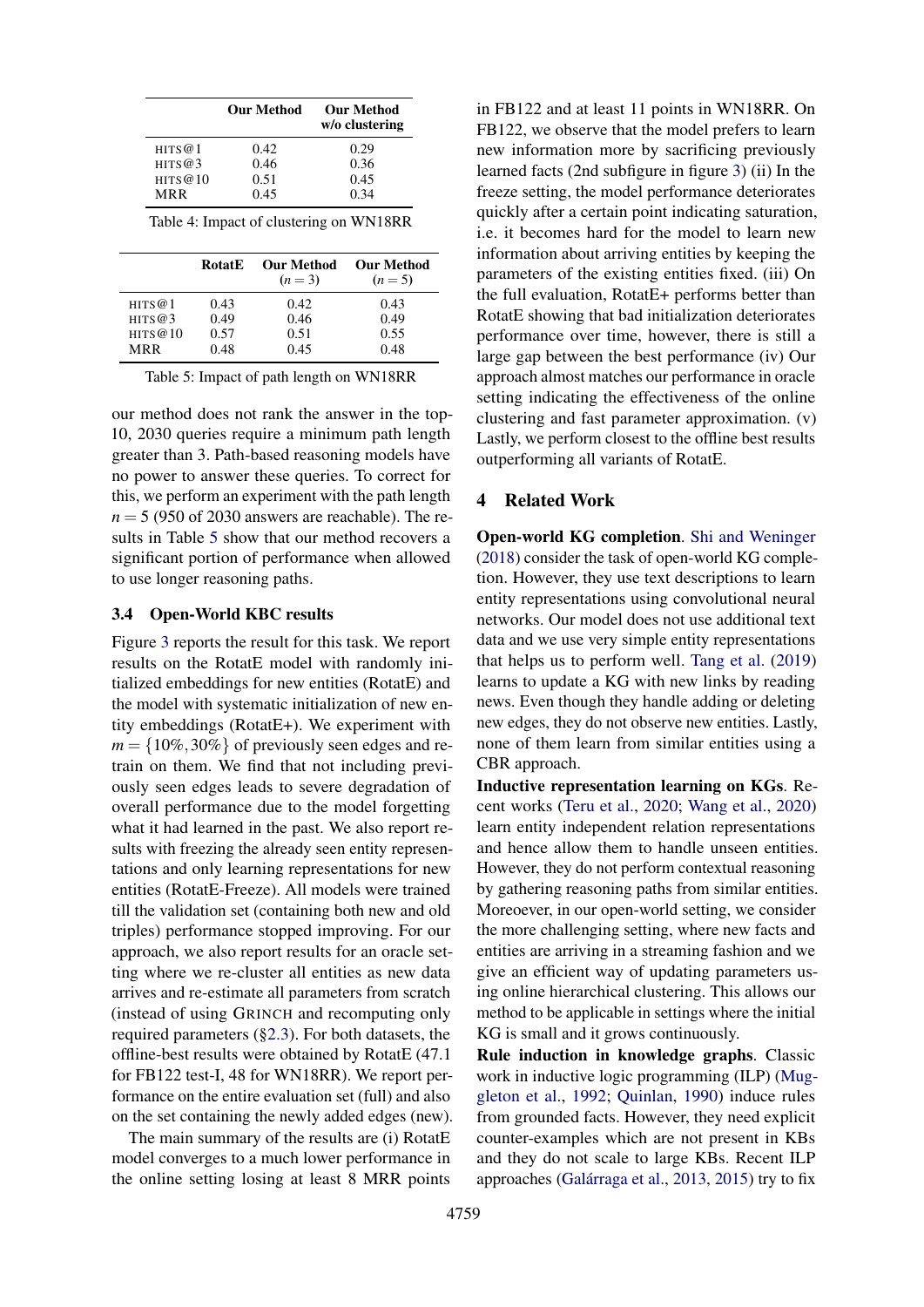<span id="page-8-1"></span>

Figure 3: Results for open-world setting when trained with 10% (top row) and 30% (bottom row) of already seen edges. Our online method matches the offline version of our approach and outperforms the online variants of RotatE. After all data is observed our online method achieves results closest to the best offline method's results.

<span id="page-8-0"></span>

| <b>Athlete Cluster</b>    | (athlete-led-sports-team, team-plays-in-league)<br>$(athlete-home-stadium, league-stadium-1)$                                                                                                |
|---------------------------|----------------------------------------------------------------------------------------------------------------------------------------------------------------------------------------------|
| <b>Politician Cluster</b> | (politician-us-member-of-political-group, person-belongs-to-organization <sup>-1</sup> ,<br>agent-belongs-to-organization)<br>(agent-collaborates-with-agent, agent-belongs-to-organization) |

Table 6: High scoring paths in different clusters for the query agent-belongs-to-organization in NELL-995

this deficiency by guessing counter examples from rules and making it more scalable. Statistical relational learning methods [\(Getoor and Taskar,](#page-9-20) [2007;](#page-9-20) [Kok and Domingos,](#page-9-21) [2007;](#page-9-21) [Schoenmackers et al.,](#page-10-15) [2010\)](#page-10-15) and probabilistic logic approaches [\(Richard](#page-10-16)[son and Domingos,](#page-10-16) [2006;](#page-10-16) [Broecheler et al.,](#page-9-22) [2010;](#page-9-22) [Wang et al.,](#page-10-17) [2013\)](#page-10-17) combine machine learning and logic to learn rules. However, none of these work derive reasoning rules dynamically from similar entities in the knowledge graph.

Bayesian non-parametric approaches for linkprediction. There is a rich body of work in bayesian non-parametrics to automatically learn the latent dimension of entities [\(Kemp et al.,](#page-9-23) [2006;](#page-9-23) [Xu et al.,](#page-10-18) [2006\)](#page-10-18). Our method does not learn latent dimension of entities, instead our work is nonparametric because it gathers reasoning paths from nearest neighbors and can seamlessly reason with new entities by efficiently updating parameters using online non-parametric hierarchical clustering.

Embedding-based approach for link prediction. We also compare to the more popular embeddings based models based on tensor factorization or neural approaches [\(Nickel et al.,](#page-9-1) [2011;](#page-9-1) [Bordes](#page-9-2) [et al.,](#page-9-2) [2013;](#page-9-2) [Dettmers et al.,](#page-9-6) [2018;](#page-9-6) [Sun et al.,](#page-10-2) [2019\)](#page-10-2). Our simple approach which needs no iterative opti-

mization outperforms most of them and performs comparably to the latest RotatE model. Moreover we outperform RotatE in the online experiments.

CBR for KG completion. There has been few attempts to apply CBR for knowledge management [\(Dubitzky et al.,](#page-9-24) [1999;](#page-9-24) [Bartlmae and Riemenschnei](#page-9-25)[der,](#page-9-25) [2000\)](#page-9-25), however they do not do contextualized reasoning or consider online settings. Our work is most closely related to the recent work of [Das et al.](#page-9-8) [\(2020\)](#page-9-8). However, since it does not take in to account the importance of each path, it suffers from low performance, with our model outperforming it in several benchmarks.

## 5 Conclusion

We present a simple yet accurate approach for probabilistic case-based reasoning in knowledge bases. Our method is non-parametric, deriving reasoning rules dynamically from similar entities in the KB and is capable of handling new entities. We cluster similar entities together and estimate per-cluster parameters that measures the prior and precision of paths using simple count statistics. Our simple approach performs competitively to the best embeddings based models on several benchmarks and outperforms all models in the open-world setting.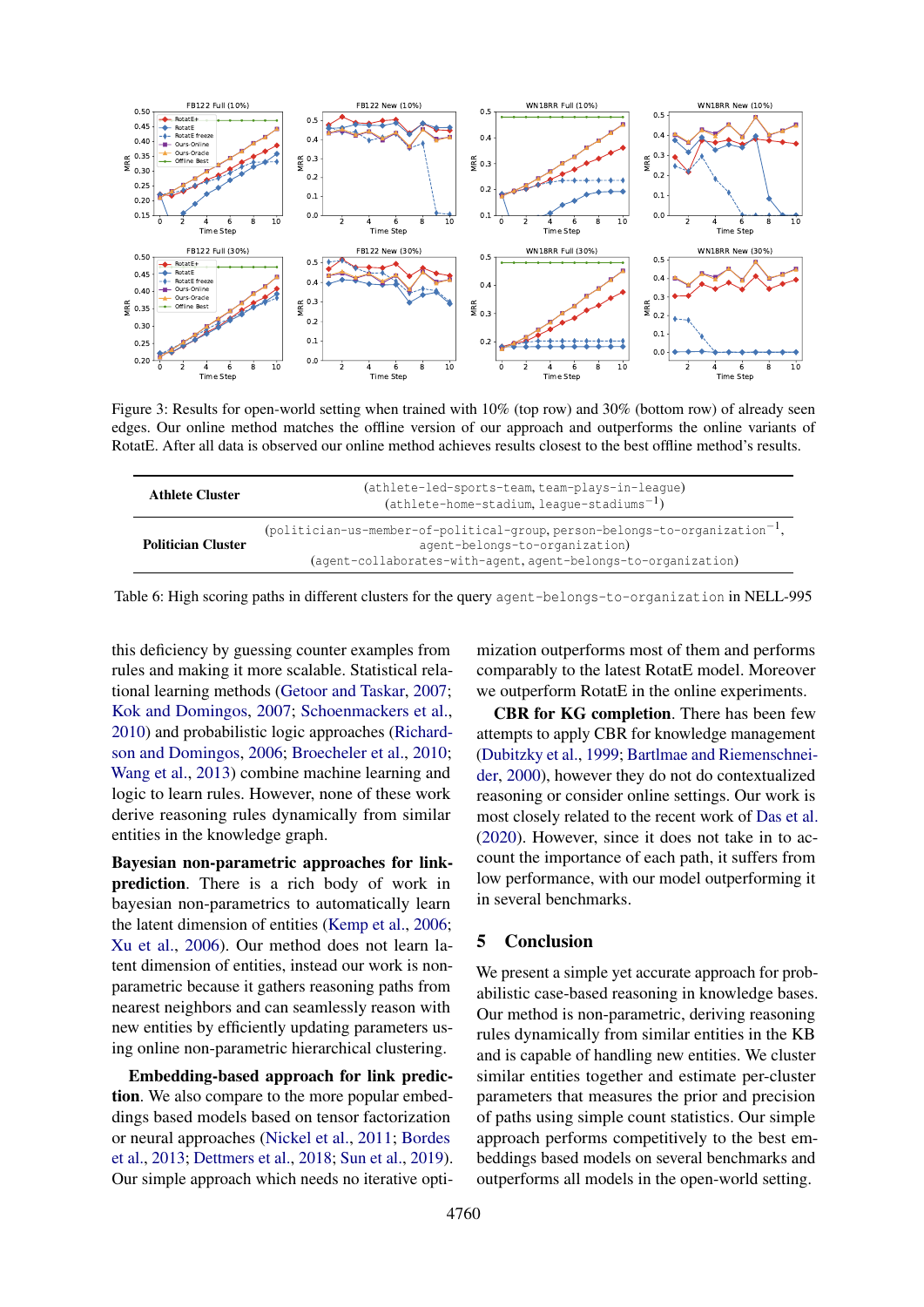#### Acknowledgements

We thank anonymous reviewers and members of UMass IESL and NLP groups for helpful discussion and feedback. This work is funded in part by the Center for Data Science and the Center for Intelligent Information Retrieval, and in part by the National Science Foundation under Grants No. IIS-1514053 and No. 1763618, and in part by the Chan Zuckerberg Initiative under the project Scientific Knowledge Base Construction. Any opinions, findings and conclusions or recommendations expressed in this material are those of the authors and do not necessarily reflect those of the sponsor.

### References

- <span id="page-9-25"></span>Kai Bartlmae and Michael Riemenschneider. 2000. Case based reasoning for knowledge management in kdd projects. In *PAKM*.
- <span id="page-9-2"></span>Antoine Bordes, Nicolas Usunier, Alberto Garcia-Duran, Jason Weston, and Oksana Yakhnenko. 2013. Translating embeddings for modeling multirelational data. In *NeurIPS*.
- <span id="page-9-22"></span>Matthias Broecheler, Lilyana Mihalkova, and Lise Getoor. 2010. Probabilistic similarity logic. In *UAI*.
- <span id="page-9-12"></span>Wenhu Chen, Wenhan Xiong, Xifeng Yan, and William Wang. 2018. Variational knowledge graph reasoning. In *NAACL*.
- <span id="page-9-0"></span>Thomas Cover and Peter Hart. 1967. Nearest neighbor pattern classification. *IEEE transactions on information theory*.
- <span id="page-9-3"></span>Rajarshi Das, Shehzaad Dhuliawala, Manzil Zaheer, Luke Vilnis, Ishan Durugkar, Akshay Krishnamurthy, Alex Smola, and Andrew McCallum. 2018. Go for a walk and arrive at the answer: Reasoning over paths in knowledge bases using reinforcement learning. In *ICLR*.
- <span id="page-9-8"></span>Rajarshi Das, Ameya Gobole, Shehzaad Dhuliawala, Manzil Zaheer, and Andrew McCallum. 2020. Nonparametric reasoning in knowledge bases. In *AKBC*.
- <span id="page-9-6"></span>Tim Dettmers, Pasquale Minervini, Pontus Stenetorp, and Sebastian Riedel. 2018. knowledge graph embeddings. In *AAAI*.
- <span id="page-9-24"></span>W Dubitzky, AG Büchner, and FJ Azuaje. 1999. Viewing knowledge management as a case-based reasoning application. In *AAAI Workshop Technical Report*, pages 23–27.
- <span id="page-9-19"></span>Luis Galarraga, Christina Teflioudi, Katja Hose, and ´ Fabian M Suchanek. 2015. Fast rule mining in ontological knowledge bases with amie+. In *VLDB*.
- <span id="page-9-18"></span>Luis Antonio Galárraga, Christina Teflioudi, Katia Hose, and Fabian Suchanek. 2013. Amie: association rule mining under incomplete evidence in ontological knowledge bases. In *WWW*.
- <span id="page-9-15"></span>Alberto Garcia-Duran and Mathias Niepert. 2018. Kblrn: End-to-end learning of knowledge base representations with latent, relational, and numerical features. In *UAI*.
- <span id="page-9-20"></span>Lise Getoor and Ben Taskar. 2007. *Introduction to statistical relational learning*. MIT press.
- <span id="page-9-10"></span>Spence Green, Nicholas Andrews, Matthew R Gormley, Mark Dredze, and Christopher D Manning. 2012. Entity clustering across languages. In *NAACL-HLT*.
- <span id="page-9-13"></span>Shu Guo, Quan Wang, Lihong Wang, Bin Wang, and Li Guo. 2016. Jointly embedding knowledge graphs and logical rules. In *EMNLP*.
- <span id="page-9-23"></span>Charles Kemp, Joshua B Tenenbaum, Thomas L Griffiths, Takeshi Yamada, and Naonori Ueda. 2006. Learning systems of concepts with an infinite relational model. In *AAAI*.
- <span id="page-9-11"></span>Ari Kobren, Nicholas Monath, Akshay Krishnamurthy, and Andrew McCallum. 2017. A hierarchical algorithm for extreme clustering. In *KDD*.
- <span id="page-9-21"></span>Stanley Kok and Pedro Domingos. 2007. Statistical predicate invention. In *ICML*.
- <span id="page-9-5"></span>David B Leake. 1996. Cbr in context: The present and future. *Case-based reasoning: Experiences, lessons, and future directions*.
- <span id="page-9-9"></span>Heeyoung Lee, Marta Recasens, Angel Chang, Mihai Surdeanu, and Dan Jurafsky. 2012. Joint entity and event coreference resolution across documents. In *EMNLP/CoNLL*.
- <span id="page-9-4"></span>Pasquale Minervini, Matko Bošnjak, Tim Rocktäschel, Sebastian Riedel, and Edward Grefenstette. 2020. Differentiable reasoning on large knowledge bases and natural language. In *AAAI*.
- <span id="page-9-14"></span>Pasquale Minervini, Thomas Demeester, Tim Rocktäschel, and Sebastian Riedel. 2017. Adversarial sets for regularising neural link predictors. *arXiv preprint arXiv:1707.07596*.
- <span id="page-9-7"></span>Nicholas Monath, Ari Kobren, Akshay Krishnamurthy, Michael R Glass, and Andrew McCallum. 2019. Scalable hierarchical clustering with tree grafting. In *KDD*.
- <span id="page-9-16"></span>Stephen Muggleton, Ramon Otero, and Alireza Tamaddoni-Nezhad. 1992. *Inductive logic programming*. Springer.
- <span id="page-9-1"></span>Maximilian Nickel, Volker Tresp, and Hans-Peter Kriegel. 2011. A three-way model for collective learning on multi-relational data. In *ICML*.
- <span id="page-9-17"></span>J Ross Quinlan. 1990. Learning logical definitions from relations. *Machine learning*.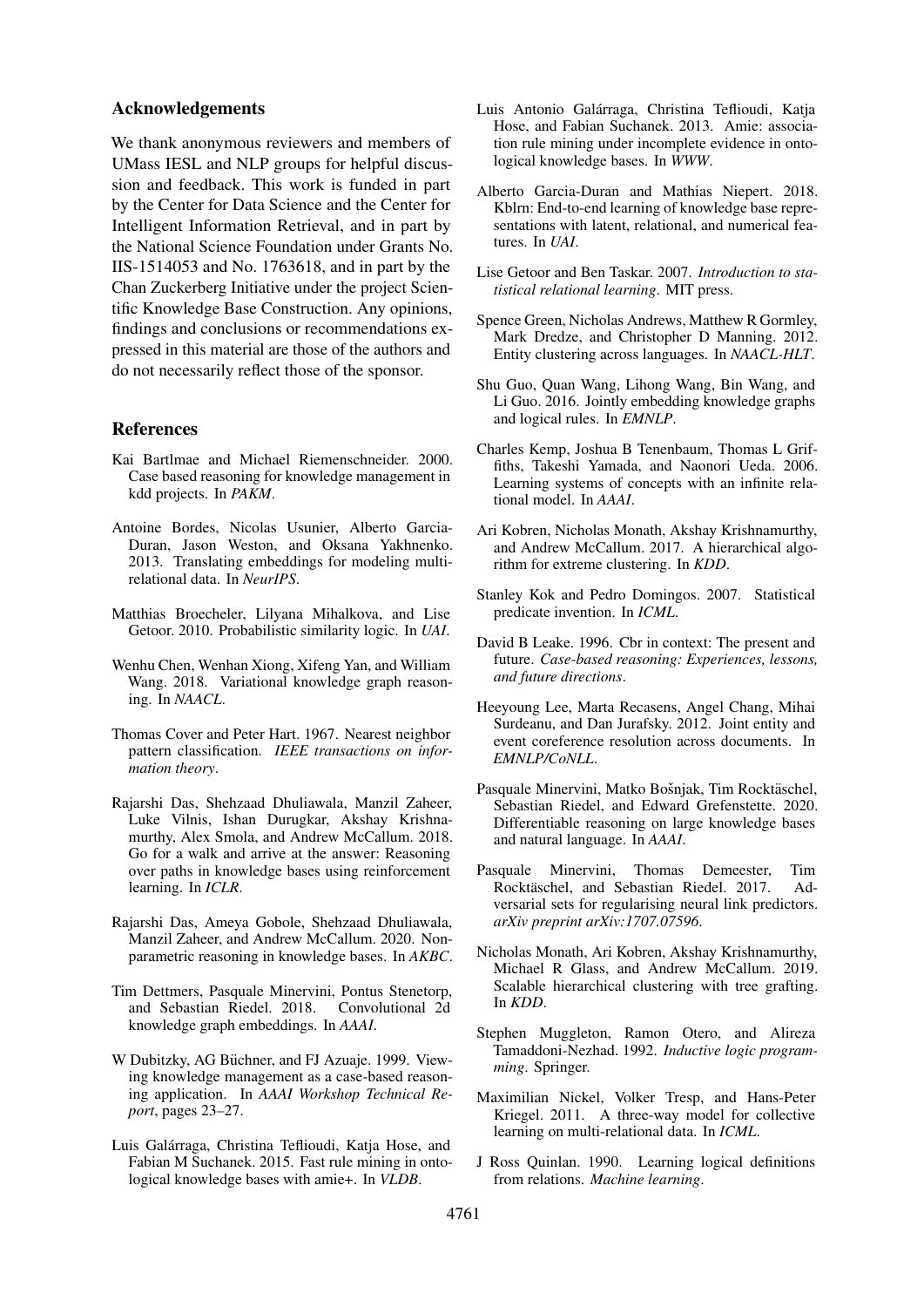- <span id="page-10-0"></span>Carl Edward Rasmussen. 2000. The infinite gaussian mixture model. In *Neurips*.
- <span id="page-10-16"></span>Matthew Richardson and Pedro Domingos. 2006. Markov logic networks. *Machine learning*.
- <span id="page-10-4"></span>Tim Rocktäschel and Sebastian Riedel. 2017. End-toend differentiable proving. In *NeurIPS*.
- <span id="page-10-5"></span>Roger C Schank. 1982. *Dynamic memory: A theory of reminding and learning in computers and people*. cambridge university press.
- <span id="page-10-15"></span>Stefan Schoenmackers, Oren Etzioni, Daniel S Weld, and Jesse Davis. 2010. Learning first-order horn clauses from web text. In *EMNLP*.
- <span id="page-10-11"></span>Baoxu Shi and Tim Weninger. 2018. Open-world knowledge graph completion. In *AAAI*.
- <span id="page-10-1"></span>Richard Socher, Danqi Chen, Christopher D Manning, and Andrew Ng. 2013. Reasoning with neural tensor networks for knowledge base completion. In *Neurips*.
- <span id="page-10-2"></span>Zhiqing Sun, Zhi-Hong Deng, Jian-Yun Nie, and Jian Tang. 2019. Rotate: Knowledge graph embedding by relational rotation in complex space. In *ICLR*.
- <span id="page-10-12"></span>Jizhi Tang, Yansong Feng, and Dongyan Zhao. 2019. Learning to update knowledge graphs by reading news. In *EMNLP*.
- <span id="page-10-13"></span>Komal K Teru, Etienne Denis, and William L Hamilton. 2020. Inductive relation prediction by subgraph reasoning. In *ICML*.
- <span id="page-10-9"></span>Théo Trouillon, Johannes Welbl, Sebastian Riedel, Éric Gaussier, and Guillaume Bouchard. 2016. Complex embeddings for simple link prediction. In *ICML*.
- <span id="page-10-6"></span>Shikhar Vashishth, Prince Jain, and Partha Talukdar. 2018. Cesi: Canonicalizing open knowledge bases using embeddings and side information. In *WWW*.
- <span id="page-10-3"></span>Shikhar Vashishth, Soumya Sanyal, Vikram Nitin, and Partha Talukdar. 2020. Composition-based multirelational graph convolutional networks. In *ICLR*.
- <span id="page-10-14"></span>Hongwei Wang, Hongyu Ren, and Jure Leskovec. 2020. Entity context and relational paths for knowledge graph completion. *arXiv preprint arXiv:2002.06757*.
- <span id="page-10-17"></span>William Yang Wang, Kathryn Mazaitis, and William W Cohen. 2013. Programming with personalized pagerank: a locally groundable first-order probabilistic logic. In *CIKM*.
- <span id="page-10-7"></span>Wenhan Xiong, Thien Hoang, and William Yang Wang. 2017. Deeppath: A reinforcement learning method for knowledge graph reasoning. In *EMNLP*.
- <span id="page-10-18"></span>Zhao Xu, Volker Tresp, Kai Yu, and Hans-Peter Kriegel. 2006. Infinite hidden relational models. In *UAI*.
- <span id="page-10-8"></span>Bishan Yang, Wen-tau Yih, Xiaodong He, Jianfeng Gao, and Li Deng. 2015. Embedding entities and relations for learning and inference in knowledge bases. In *ICLR*.
- <span id="page-10-10"></span>Fan Yang, Zhilin Yang, and William W Cohen. 2017. Differentiable learning of logical rules for knowledge base reasoning. In *NeurIPS*.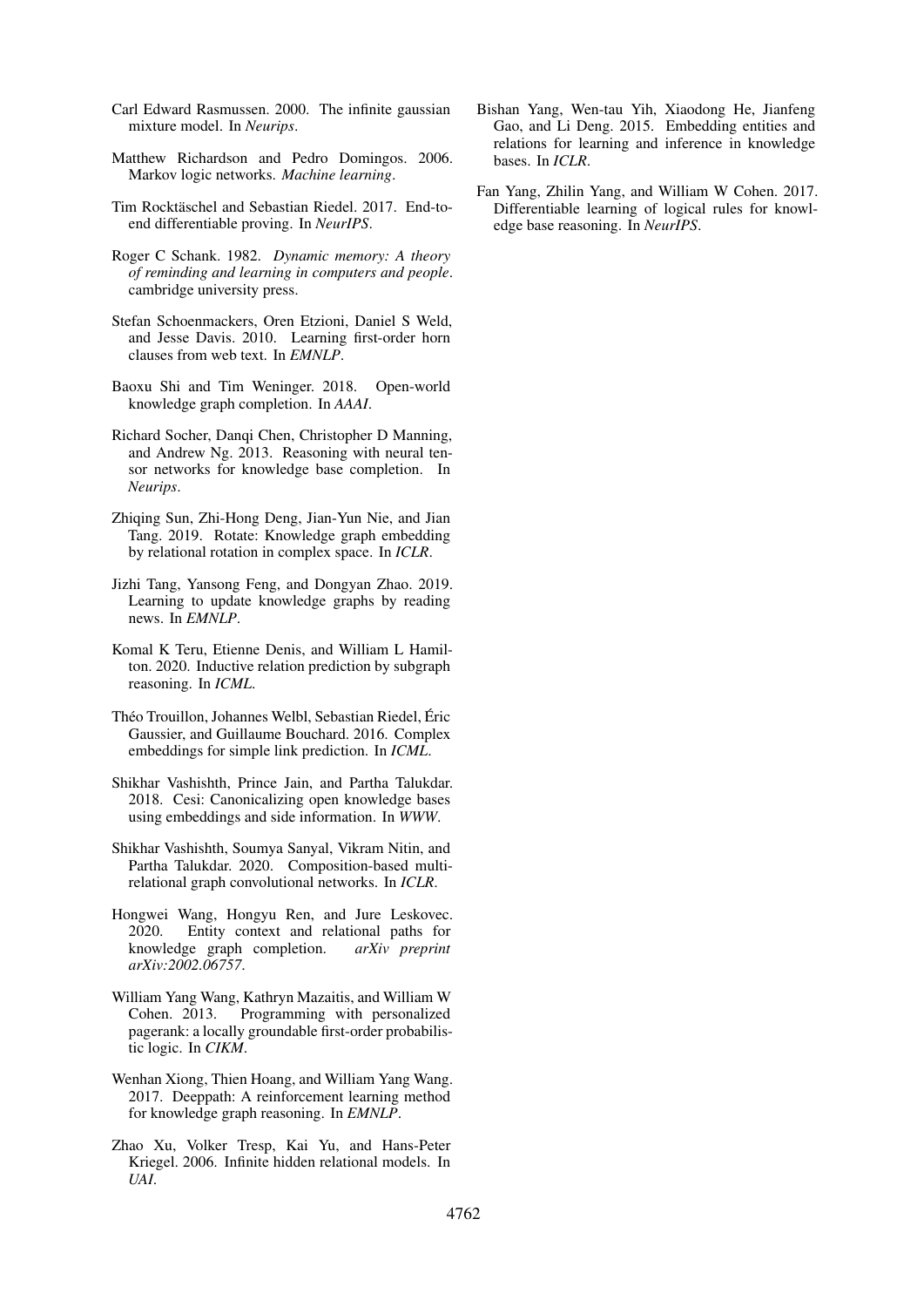<span id="page-11-2"></span>Algorithm 1 Select a flat clustering from a tree structure.

- 1: input: *V* : Entities , *root*: Root of tree, τ: Threshold
- 2: **output:**  $C_1, C_2, \ldots, C_K$ : A flat partition
- 3:  $frontier \leftarrow [root]$
- 4:  $result \leftarrow \{\}$
- 5: while *f rontier* is not empty do
- 6:  $n \leftarrow frontier.pop()$
- 7: **if**  $linkage(n) > \tau$  then
- 8: *result* ← {*n*} ∪*result*
- 9: else
- 10: for *c* in *n*.*children* do
- 11: *f rontier*.*push*(*c*)
- 12: end for
- $13:$  end if
- 14: end while

```
15: return result
```
## A Appendix

## A.1 Entity Clusters

Both clustering methods used in this paper, hierarchical agglomerative clustering (HAC) and GRINCH measure similarities between sets of clusters via a linkage function. In particular, we use average pairwise linkage. For two sets *A* and *B*, this is defined as:

$$
\frac{1}{|A||B|} \sum_{a \in A} \sum_{a \in B} \text{sim}(a, b) \tag{5}
$$

## <span id="page-11-0"></span>A.2 Selecting Flat Clusterings

A hierarchical clustering *T* over the entities  $V$ , encodes a large number of flat partitions of the entities, often referred to as tree consistent partitions in the clustering literature. We select one of these tree consistent partitions using a threshold on the linkage function,  $τ$ . The algorithm performs a breadth first search starting at the root node. The search stops at any node for which the linkage is above the given value  $\tau$ . Pseudocode is given in Algorithm [1.](#page-11-2)

### A.3 Number of Entity Updates Per Batch In Online Setting

We analyze the number of entities that need to be re-clustered and added in each round. We observe that it is significantly fewer than the number of entities in the KB. Note that an online method like the one proposed in this paper just needs to run on the new and modified entities while a batch algorithm would need to run on the entire KB.



Figure 4: Number of entities added to KB in each batch and number of entities modified in each batch. These new and modified entities need to be updated in the clustering algorithm in each update.

## <span id="page-11-1"></span>A.4 Finding entities for re-estimating parameters

*Proposition*: Let *n* denote the maximum length of a reasoning path considered by our model. For every new entity *e<sup>i</sup>* added to the KG, we need to recompute statistics for entities that lie within cycles of length up to  $(n+1)$  starting from  $e_i$ .

We see from Eq [2,](#page-3-2) that the estimate for the prior for a *path type p* depends on  $\mathcal{P}_n(e_c, r_q)$  i.e. the set of paths that lead from *e<sup>c</sup>* to entities that are connected to  $e_c$  via relation  $r_q$ . WLOG, say  $e_t$  is such an entity i.e.  $(e_c, r_a, e_t) \in G$ . When a new entity/edge is added to the KG, this set of paths might increase. It is easy to see that the set  $P_n(e_c, r_q)$  is updated *iff* a new path  $p_{new}$  of length  $\leq n$  appears between  $e_c$ and *e<sup>t</sup>* . In this case, the edges in *pnew* would form a cycle with the edge  $(e_c, r_a, e_t)$ . The length of the cycle would be at most  $len(p_{new}) + 1$  which in turn is at most of length  $n+1$ . This, to find entities for which the prior has changed after the addition of a new edge/entity, it is sufficient to find entities lying on cycles of length up to  $n + 1$  starting from the new entity/edge.

This mechanism for finding entities for recomputation is only approximate when computing the precision. We see from Eq [3,](#page-3-3) that the numerator depends on paths that lead to the answer entity (as with prior) while denominator depends on all *n* length paths around *ec*. So, if the numerator is ever to be increased, we would catch that update by the proposed cycle finding method. However, even if an entity does not lie on a cycle with the new edge/entity, if there is a path of length *n* from *e<sup>c</sup>* to the new edge/entity, the denominator count would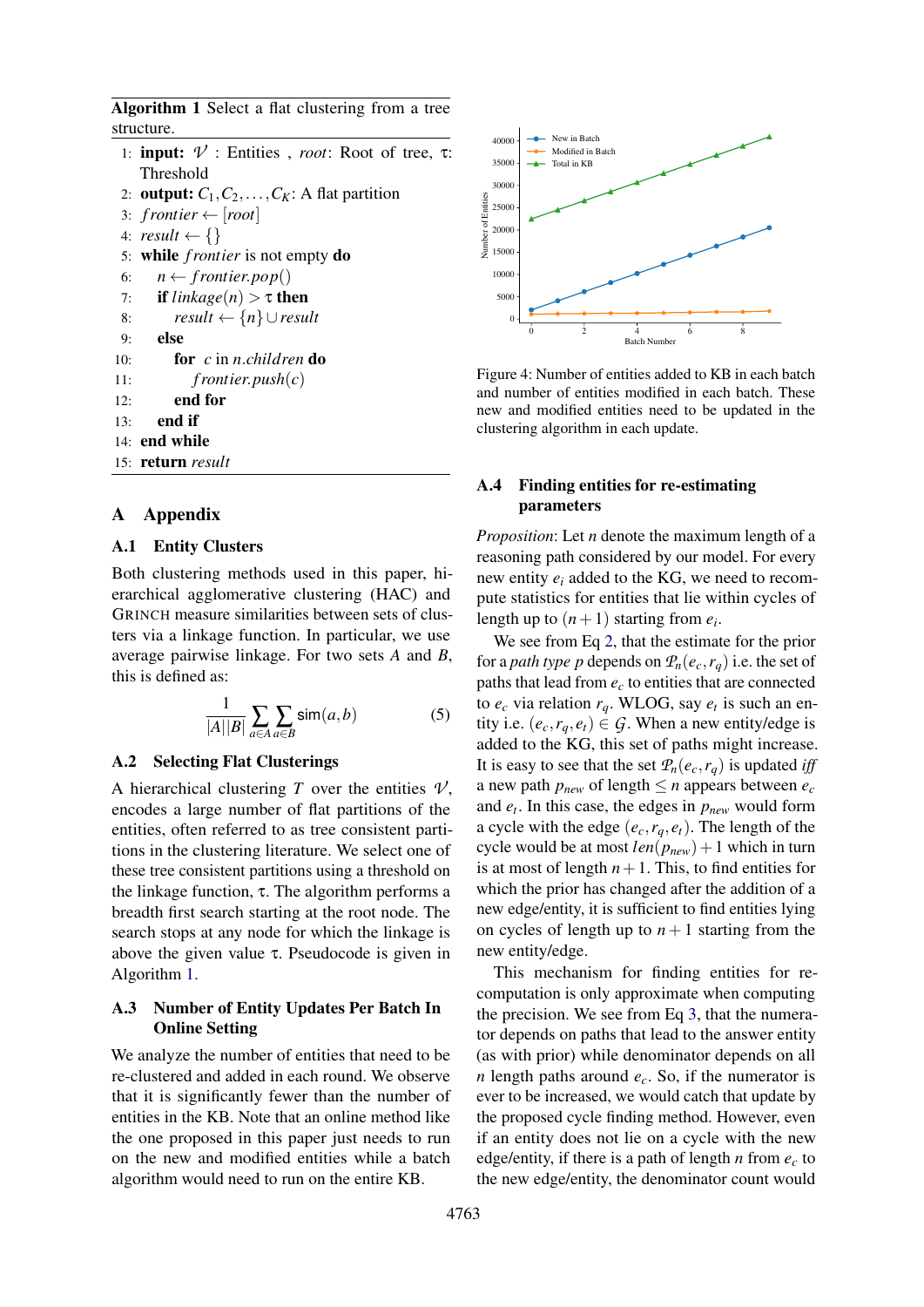<span id="page-12-1"></span>

|                  | <b>People</b>                                                      | <b>Professions</b>                                                                 | Sports Org.                                                                                   | <b>Religious Entities</b>                                                      |
|------------------|--------------------------------------------------------------------|------------------------------------------------------------------------------------|-----------------------------------------------------------------------------------------------|--------------------------------------------------------------------------------|
| At time<br>$t-1$ | Marvin Gay<br>Shaquille O'Neal<br>Avril Lavinge<br>Woody Harrleson | Statistician<br>Assoc. football manager<br>Structural Engineer<br>Financial backer | St. Louis Blues<br>Orlando Pirates<br>Sheffield Wednesday FC<br>Malaya national football team | Isalm<br>Russian Orthodox church<br><b>Buddhism</b><br>United Church of Christ |
| At time          | Elliot Smith<br>Barbara Stanwick                                   | Harpsichordist<br>Child Actor                                                      | <b>Excelsior Rotterdam</b><br>Seattle Super Sonic                                             | The Mormons<br>Eastern Rite Catholic                                           |

Table 7: Example Clusters discovered in online setting. We show the assignment of new entities to the clusters in the particular time step (below line).

<span id="page-12-2"></span>

|           | WN18RR | <b>FB122</b> | <b>NELL-995</b> |
|-----------|--------|--------------|-----------------|
| HITS@1    | 0.422  | 0.694        | 0.296           |
| HITS $@3$ | 0.461  | 0.739        | 0.405           |
| HITS@10   | 0.508  | 0.779        | 0.502           |
| MR R      | 0.451  | 0.724        | 0.367           |

Table 8: Results on Validation set

<span id="page-12-3"></span>

|            | WN18RR              | <b>NELL-995</b>  |
|------------|---------------------|------------------|
| HITS@1     | $41.8 \pm (5.7e-2)$ | $76.5 \pm 2e-1$  |
| HITS $@3$  | $46.5 + 0$          | $85.2 + 7e^{-2}$ |
| HITS@10    | $51.3 \pm (5.7e-2)$ | $89.5 + 1.4e-2$  |
| <b>MRR</b> | $45 \pm (5.7e-2)$   | $81.45 + 2e-1$   |

Table 9: Mean and Variance across different hyperparams

be incremented. Thus, the precision estimates for some entities might be an over-estimate of the path precision (had it been recomputed after new edges are added to the KB).

## A.5 Example Clusters

Table [7](#page-12-1) shows some example of new entities arriving and getting assigned to their respective clusters by GRINCH.

## <span id="page-12-0"></span>A.6 Reproducibility Checklist

Computing Infrastructure: All our experiments were run on a Xeon E5-2680 v4 @ 2.40GHz CPU with 128 GB RAM. No GPUs were needed for the experiments.

The results on the validation set are reported in table [8](#page-12-2) and avg. of 3 runs are reported in table [9.](#page-12-3) The NELL-995 does not come with a validation set, and therefore we selected 3000 edges randomly from the full NELL KB. As a result, many of the query relations were different from what was present in the splits of NELL-995 and hence is not a good representative. However, we report test results for the best hyper-parameter values that we got on this validation set.

The fixed number of parameters in our model

are essentially the sparse non-learned entity vectors (which can be easily stored in COO format without taking much space). Other than that, our model is non-parametric with the number of parameters tied to the data.

For experiments on WN18RR:

- Inference time: 18.9 queries/s (total of 6268) queries)
- Train time: around 20 mins.
- Best Hyper-parameters:
	- Number of nearest-neighbor entities (*K*): 40
	- Number of paths from neighbors (*N*): 60
	- Max length of path (*n*): 5
	- Linkage for hierarchical clustering (λ): 0.25
- Hyper-parameter method / bounds: Grid search
	- *K*: [5, 10 , 15, 20, 30 , 40, 50]
	- *N*: [5, 10, 20, 40, 60 , 80]
	- $\lambda$ : [0.25, 0.3, 0.35, 0.4, 0.45, 0.5, 0.6]

For experiments on FB122:

- Inference time:
- Train time: around 90 mins
- Best Hyper-parameters:
	- Number of nearest-neighbor entities (*K*): 10
	- Number of paths from neighbors (*N*): 80
	- Max length of path (*n*): 3
	- Linkage for hierarchical clustering (λ): 0.6
- Hyper-parameter method / bounds: Grid search